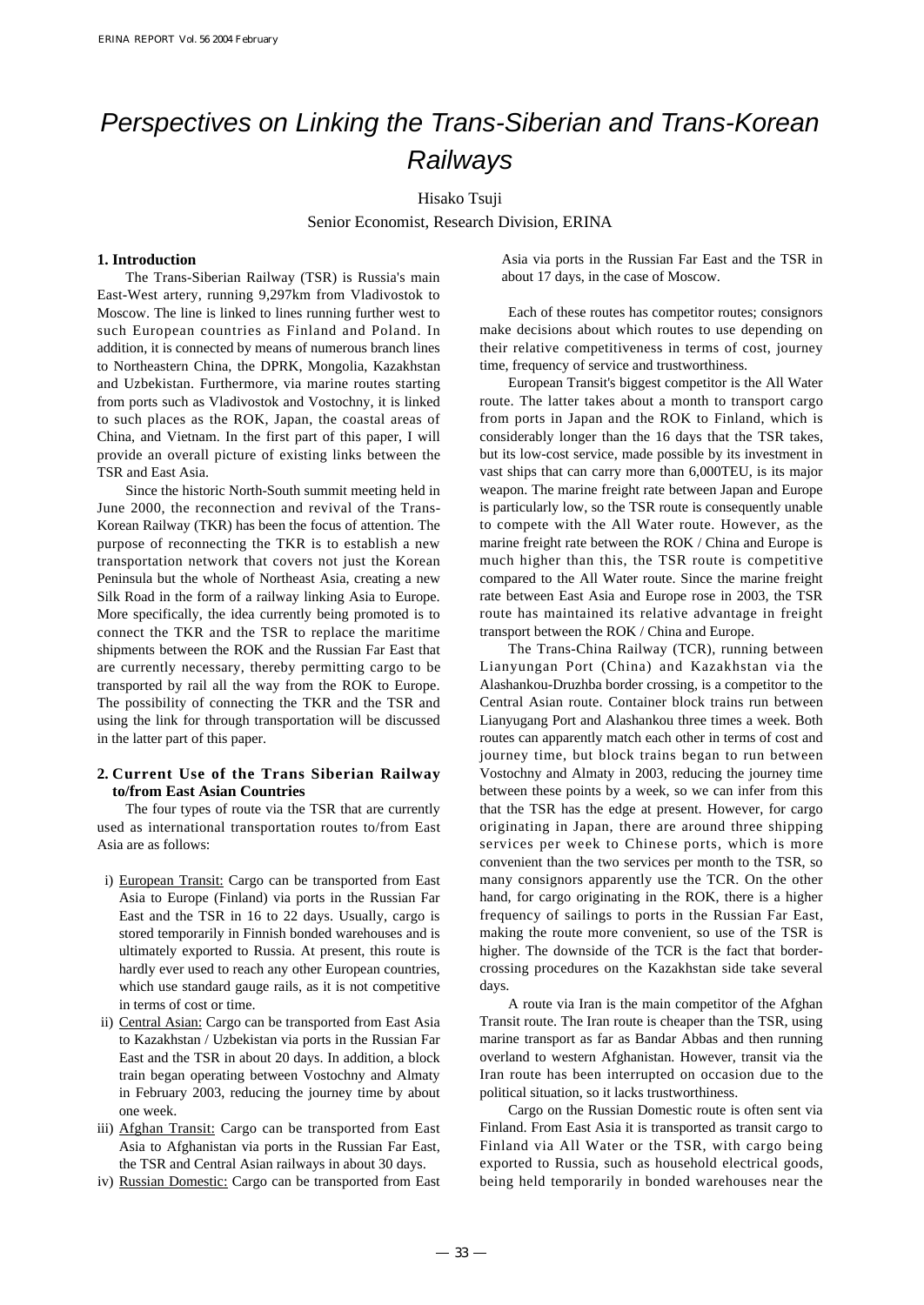Finnish border. After it has been confirmed that the purchaser has paid, a truck is sent from Russia and the cargo is handed over. The main reason for choosing this route is that a lower customs duty is charged on goods entering Russia this way than those entering the country via ports in the Russian Far East, so it is competitive in terms of cost.<sup>1</sup> Other advantages of this route include the existence of easy-to-use Finnish bonded warehouses and transit railway charges that have been set far lower than those for bilateral cargo.

The total volume of cargo on the TSR using the aforementioned routes has continued to grow steadily over the last few years, increasing from about 70,000TEU in 2000, to 90,000TEU in 2001 and about 130,000TEU in 2002, according to statistics released by VICS (Vostochny International Container Services). In 2003, cargo volumes rose by as much as 50% on the previous year and the total volume for the year is anticipated to reach 180,000TEU.

Factors behind this increase include 1) the cut in journey times and the increase in the TSR's trustworthiness among ROK and Chinese consignors; 2) the spring 2003 price rise on the All Water route, the TSR's competitor in transit transport to Finland<sup>2</sup>; and 3) the boom in the Russian economy and active demand for ROK-produced household electrical goods and China-produced miscellaneous everyday goods. What could be a matter for concern is the fact that if this rise continues, transport capacity will be exceeded and delays will result.<sup>3</sup>



Figure 1. **Growing Container Volumes**

Several trends have been visible in TSR container transportation in recent years.

## 1) A rapid increase in Chinese cargo and a decline in Japanese cargo

It was Japan that blazed a trail in TSR transit transport in the latter half of the 1970s. However, cargo declined in the 1990s, due to lower prices on the competing All Water route, the deterioration in the route's image due to the chaos arising from the collapse of the Soviet Union, and the tendency of Japanese companies to transfer their manufacturing hubs overseas, with efforts to check this fall in cargo volume ultimately proving unsuccessful.

## Figure 2. **TSR Transit Cargo to/from Japan**



Source: TSIOAJ (Trans-Siberian Intermodal Operators Association of Japan)

According to the TSIOAJ (Trans-Siberian Intermodal Operators Association of Japan), the transit volume has been declining since reaching the 110,683 TEU mark in 1983; the volume in 2002 was only 1.8% of the peak year. According to Mitsui O.S.K. Lines, Ltd., TSR cargo originating in or destined for Japan continued to decline, totaling about 8,500 TEU (down 8% on the previous year), with transit cargo accounting for 30%, and bilateral for 70%.

Japanese forwarders are pessimistic about the return of Japanese cargo to the TSR route. As mentioned previously,



Figure 3. **TSR Cargo Volume to/from Japan**

<sup>1</sup> Piecing together remarks made by those involved in the business, it seems that, in the case of goods carried from Finland to Russia by Russian transportation companies, the invoices are fiddled and discounts on customs duty are granted.

<sup>2</sup> The TSR went ahead with a 30% rise in rail transit charges to Finland from 1st January 2003, but the All Water route also increased its prices, so there was hardly any effect on the TSR.

<sup>3</sup> There is no accepted figure for the transport capacity of the TSR, as it is partly related to domestic transportation, but according to experts from the Russian Ministry of Railways, it is around 200,000TEU.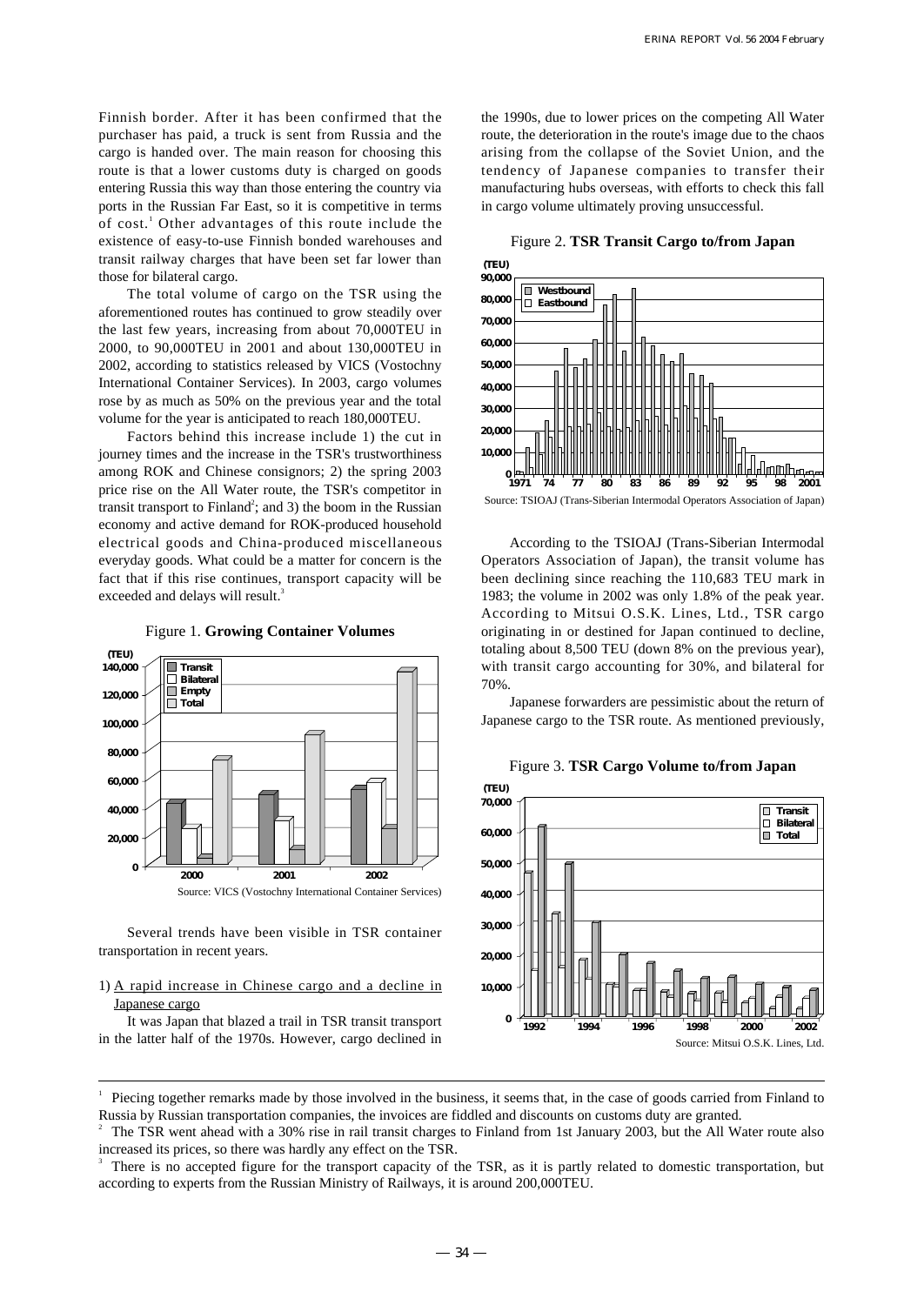fares on the All Water route between East Asia and Europe vary greatly depending on the country. The rate between Japan and Europe is much lower than that between the ROK and Europe, or between China and Europe. The key reason for the low usage of the TSR by Japanese cargo lies in this cost difference. Unless there is no change in this cost structure, the TSR route will remain unattractive to Japanese consignors.

Meanwhile, the ROK made a great leap forward to become a major exporter in the 1990s, surging ahead as the main player in exports of household electrical equipment to Russia, in particular. According to shipping companies in the ROK, TSR cargo increased 3.3 times on 1991 levels in the 10 years to 2001.

Furthermore, China has emerged as a major exporter to Russia in recent years. Due to the momentum created by the establishment in the autumn of 2000 of a container route linking Shanghai and Ningbo in China with Vostochny, exports to Russia using the TSR have continued to climb sharply. At present, services are also operating on the Hong Kong - Vostochny shipping route. In addition, cargo is carried from a number of Chinese ports to Busan, where it is transshipped and sent to Russia. Cargo from China includes clothing, everyday items and household electrical items produced in Korean companies' factories in China; these are exported to Russia either directly or via Finland.

Looking at cargo by countries of origin and destination, in 2001, 77% originated in or was destined for the ROK, while the figures for China and Japan were 12% and 11%, respectively; however, the figures for ROK cargo include Chinese cargo transshipped at Busan. Currently, it seems that China's share is growing significantly while the shares of Japan and the ROK are declining.



## Figure 4. **Westbound Versus Eastbound Cargo**

## 2) An imbalance between westbound and eastbound cargo and an increase in empty containers

The ratio of westbound to eastbound cargo is imbalanced, having grown to 71 : 29 from 66 : 34 in 2001. In connection with this, the volume of empty containers is on the increase. Empty containers accounted for 18.4% of all cargo in 2002. The increase in empty containers does not only have repercussions for the cost of using containers, but also has an effect on the efficiency of work at Vostochny Port. This phenomenon is believed to be caused by the increase in Chinese cargo, which tends to be headed in one direction only.

#### 3) A rapid rise in bilateral cargo

Although we can see a slight increase in transit cargo, we can also see that bilateral cargo is growing rapidly. The ratio of transit to bilateral cargo has become almost evenly divided, shifting from 61 : 39 in 2001 to 48 : 52 in 2002. In particular, the increase in westbound bilateral cargo signifies an increase in ROK cargo destined for Central Asia and Chinese cargo destined for the domestic market in Russia.

## 4) An active approach on the part of the ROK forwarders

The active approach on the part of forwarders in the ROK has played a significant part in the increase in TSR container cargo. Forwarders in the ROK have been creating a business environment that has strengthened the competitiveness of the TSR route. For example, the attempt by multiple shipping companies to become involved in the Busan-Vostochny shipping route succeeded in reducing<sup>4</sup> marine transport fares by encouraging competition. In addition, the forwarders themselves own containers and reduce the burden on consignors by allowing them to use them. In contrast, Japanese forwarders do not have their own containers, so consignors have to lease containers, which in turn pushes costs up. Furthermore, major forwarders receive bulk discounts on rail transport fees. The ROK's forwarders have been picking up Chinese cargo at such places as Dalian, Tianjin and Hong Kong, transshipping it at Busan and then sending it via the TSR route.

There are several issues that must be dealt with in the future with regard to the ROK's and China's use of the TSR, which at present appears to be going smoothly.

## 1) Transfer of manufacturing sites overseas

Most of the ROK's exporting companies have domestic production bases, but it is likely that in future there will be an increasing trend towards shifting production bases overseas to countries where labor costs are low, as has been the case in Japan. In this case, the volume of export cargo originating in the ROK will decrease and the country may well go down the same path

<sup>4</sup> Originally, Transorient Shipping Co., Ltd. (a joint venture between FESCO and Hyundai Merchant Marine) had a monopoly on the Busan - Vostochny route, but in 2001, other shipping companies were given permission to run services on the route and around five companies decided to take advantage of this. As a result, the marine transport fares for transit cargo fell by 30- 35%. In contrast, the joint service run by FESCO and Mitsui O.S.K. Lines still has a monopoly on the Japan - Vostochny route.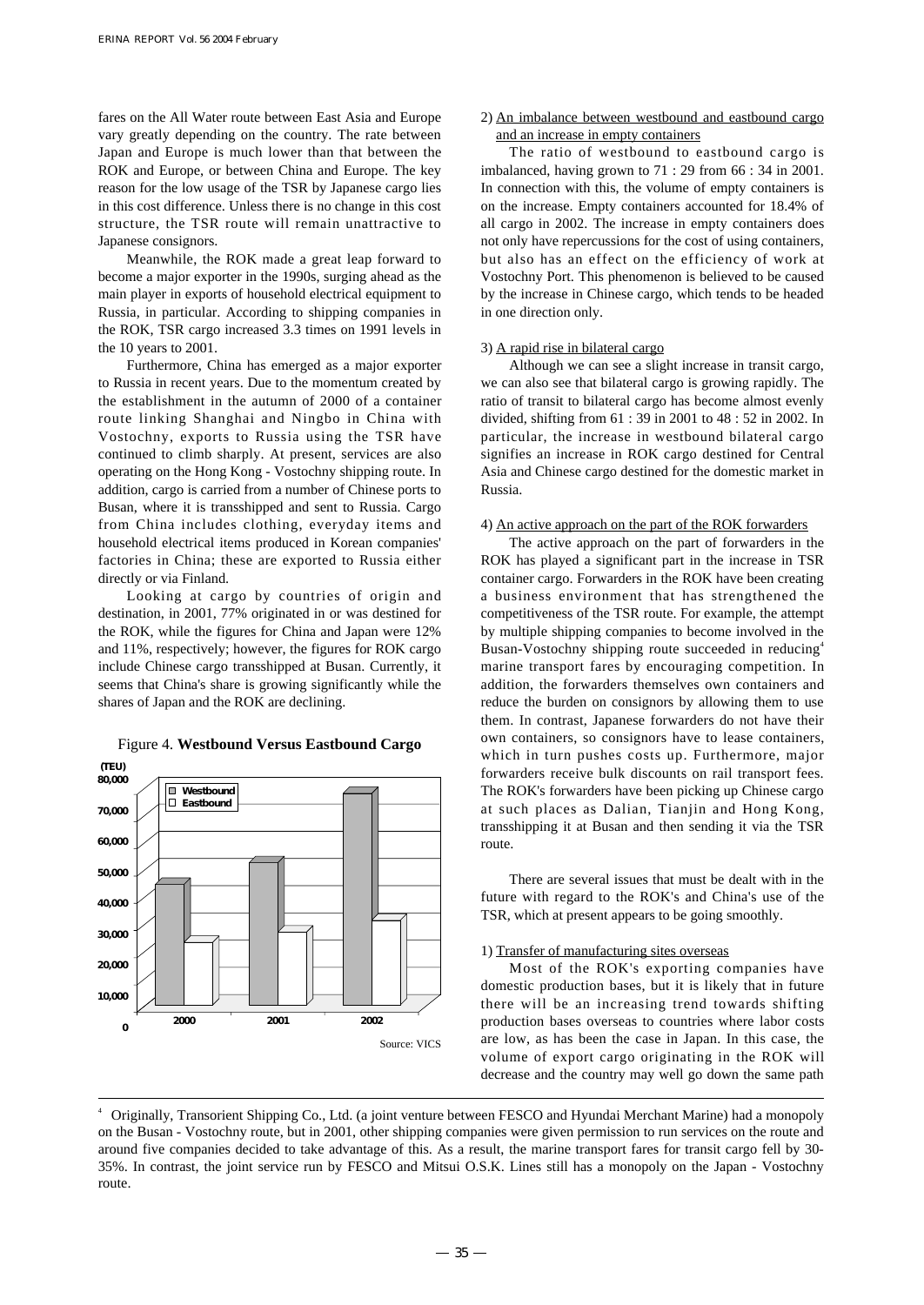as Japan.

#### 2) Tariff competition versus All Water

The All Water route, which is the main competitor of the European Transit route, is moving towards the introduction of gargantuan ships, so it is possible that they will go on a further low-price offensive. On the other hand, Russian Railways has increased its rates occasionally in the past. For example, it increased transit fares by about 30% in January 2003. It announced a further increase in charges in October 2003, citing security reasons, but ended up having to back out of this move due to strong objections among users. Such fare increases may reduce cost competitiveness.

## 3) Improvement of the TCR route

The TCR route, which is the main competitor of the Central Asian route, could well embark upon efforts to speed up its transport times and improve its level of service. For instance, China Railways has a plan to increase the double-track and electrified sections of the railway between Lianyungang and Alashankou<sup>5</sup>. It is also looking into the possibility of running a container block train between Tianjin and Alashankou, with some cargo already being transported directly from Tianjin to Alashankou, without transshipment at Lianyungang Port.

#### 4) Possible challenge from Mongolia

The Mongolian route could become a competitor to the TSR. Chinese exports to Russia and Finland will increase further and, if a new Tianjin ~ Ulaanbaatar ~ Ulan-Ude  $\sim$  TSR  $\sim$  Europe route were developed, this route might have an advantage in terms of time, compared with the existing option of transit to the TSR via Busan.

#### **3. Possible TKR Routes and Plans for Reconnection**

Since the historic North-South summit held in 2000, when the reconnection and revival of the TKR became the focus of attention, both Koreas have been involved in joint efforts to bring the project to fruition. The TKR reconnection project has an important political significance as a symbol of North-South cooperation. In addition, the idea of connecting the TKR and the TSR is being promoted.

Four Trans-Korean railway lines were constructed during the Japanese colonial period: the Gyungui Line (Seoul ~ Sinuiju), the Gyeongwon Line (Seoul ~ Wonsan), the Mt. Kumkang Line (Seoul  $\sim$  Mt. Kumkang) and the Donghae North Line (Samcheok ~ Anpyun). Unfortunately, these lines were severed following the division of the peninsula.

In April 2002, the ROK and DPRK governments agreed to make the reconnection of the Gyungui Line along the west coast the highest priority, with the Donghae North Line along the east coast as the second priority. No agreements have so far been concluded between the ROK and the DPRK regarding the reconnection of Gyeongwon Line and Mt. Kumkang Line. The factors considered in setting priorities appear to have been the ease and cost of construction, usefulness after completion and military constraints.

I would now like to discuss current status of each line in terms of their disconnected sections, the progress of construction work and plans for the future.

#### 1) Gyungui Line

The Gyungui Line is a route that runs to the DPRK from Busan in the ROK via Seoul, traveling north along the west coast to Sinuiju and then on to China. Before the Second World War, this corridor was an important transport route linking Japan and Northeastern China, but it had to be severed when the Korean Peninsula was divided in two. However, since the North-South Summit in June 2000, the momentum for reconstructing the Gyungui Line between north and south has increased and railway construction work has taken place on the ROK side. In September 2002, work to clear mines began on the DPRK side, with reconstruction of the lines continuing throughout 2003.

Of the 486km stretch between Seoul and Sinuiju, the 12km between Moonsan and the MDL (Military Demarcation Line) was disconnected before the reconnection project commenced. In 2002, the Gyungui Line was extended northwards from Moonsan to Dorasan on the ROK side. All that remains to be done in the ROK is construct 1.8km of track in the DMZ (demilitarized zone). The agreement of the Ministers of Defense of both countries will be needed before this can take place. The total cost of construction on the ROK side is estimated at 90.3 billion won.

Mine clearance work on the DPRK side has been completed, with construction of the 15.3km stretch between Gaesung and the MDL scheduled for completion in 2004. In addition, four-lane 20 meter-wide highway is due to be constructed in parallel with the Gyungui Line, running between the unification bridge and the MDL (5.1km) on the ROK side.

The completion of work on the railway and the road on both sides of the divide should make trade quicker and easier, with cargo traveling overland, rather than using marine transportation, as is the case at present. North-South trade was worth \$402.957 million in 2001, rising to \$641.730 million in 2002. Trade between the two countries takes place on four regular and irregular shipping routes, including Incheon ~ Nampo and Busan ~ Rajin. The cost of marine transport between Incheon and Nampo is about \$720/TEU, but it is estimated that this would fall to \$200/TEU if the Gyungui Line were used, and the journey time is also expected to decrease considerably. The most immediate use for the Gyungui Line could be the transport of industrial materials between the ROK and the planned Gaesung Industrial Park.

Furthermore, there is potential for the Gyungui Line to be used for trade between the ROK and Northeastern China, providing an alternative to the marine transport on which the ROK is currently dependent.

#### 2) Gyeongwon Line

There are a number of possible options for a route

5 76.6% of the TCR (4,100km between Lianyungang and Alashankou) is double-track, but only 28.8% is electrified.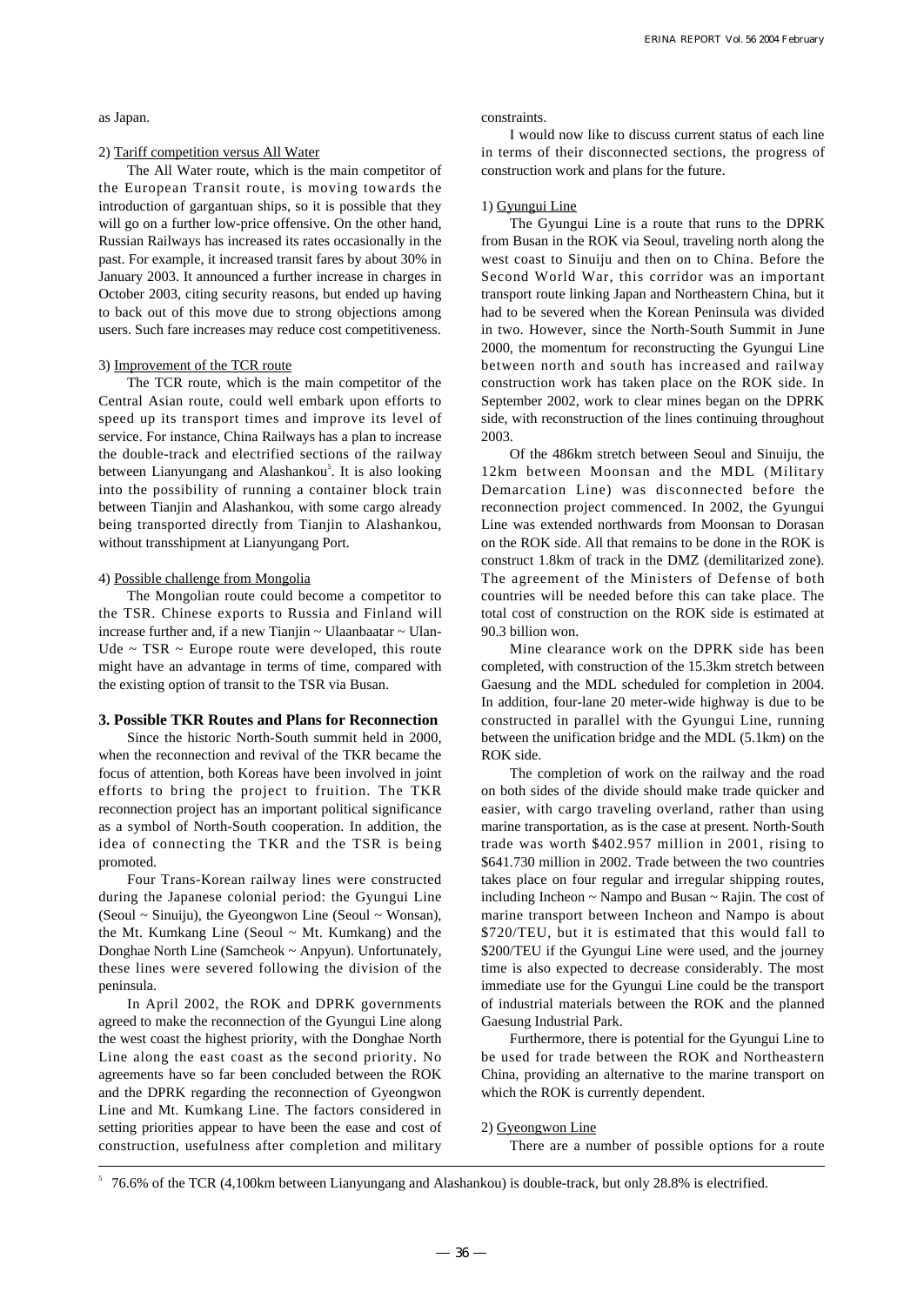| Route                                  | Disconnected sections | <b>Distance</b><br>(km) | Progress           |
|----------------------------------------|-----------------------|-------------------------|--------------------|
| Gyungui Line (Seoul~Sinuiju)           | ROK: Dorasan~MDL      | 1.8                     | Completed          |
|                                        | DPRK: Gaesung~MDL     | 15.3                    | Under construction |
| Gyeongwon Line (Seoul~Wonsan)          | ROK: Shintanri~MDL    | 16.2                    |                    |
|                                        | DPRK: Pyonggang~MDL   | 14.8                    |                    |
| Mt. Kumkang Line (Seoul~Mt. Kumkang)   | ROK: Chulwon~MDL      | 32.5                    |                    |
|                                        | DPRK: Nekumkang~MDL   | 84.1                    |                    |
| Donghae North Line (Samcheok~Anpyun)   | ROK: Cheojin~MDL      | 9.0                     | Under construction |
|                                        | ROK: Cheojin~Gangnung | 127.0                   | Planned            |
|                                        | DPRK: Onjungri~MDL    | 18.5                    | Planned            |
| Donghae Central Line (Samcheok~Pohang) | ROK: Samcheok~Pohang  | 171.0                   | Planned            |

#### **Disconnected Sections of the TKR**

running up the east coast of the Korean Peninsula to Rajin via Wonsan in the DPRK and Khasan in Russia. Initially, several routes linking Seoul and Wonsan were proposed. These included the reconstruction of the Gyungwon Line, the use of the Gyungui and the Pyongra (Pyongyang  $\sim$ Rajin) lines, and a line branching off from the Gyungui Line. Russian experts have carried out field studies into some of these options,<sup>6</sup> but it was agreed in April 2002 that the reconnection of the Gyeongwon Line would be assigned a low priority, mainly due to the presence of military facilities along the Gyeongwon Line on the DPRK side. Instead, it was agreed in April 2002 that the Donghae Line between north and south should be connected.

31km of the 222km Gyeongwon Line between Seoul and Wonsan is disconnected: 16.2km between Shintanri and the MDL on the ROK side, and 14.8km between Pyonggang to the MDL on the DPRK side. The construction plan was drawn up in the ROK, with the cost of the work estimated to reach 86.8 billion won.

#### 3) Mt. Kumkang Line

On the Mt. Kumkang Line, the sections between Chulwon and the MDL (32.5km) on the ROK side, and Nekumkang and the MDL (84.1km) on the DPRK side are disconnected. The ROK side has drawn up a plan for construction work, but there are no plans to reconnect this line at present.

#### 4) Donghae North Line

As mentioned above, it was agreed in April 2002 that the Donghae Line between north and south should be connected. In September 2002, a ceremony was held simultaneously on both sides of the border to commemorate the commencement of work on the Gyungui and Donghae lines.

The line is disconnected between Cheojin and the MDL (9.0km) on the ROK side, and between Onjungri and the MDL on the DPRK side. The ROK is planning to construct a single-track line on its own side, at an estimated cost of 74.8 billion won.

The DPRK side appeared to have finished clearing mines by the end of 2003, and construction work is expected to continue on both sides in 2004. Furthermore, the ROK is planning to extend the line southward as far as Busan. More specifically, the Donghae North Line will be extended from Cheojin to Gangnung (127km), with the Donghae Central Line being constructed between Samcheok and Pohang (171km) by 2010. Along with the existing sections, these new sections of track will permit direct rail transportation from Busan to Russia via Gangnung and Wonsan. The total cost of construction is estimated at 2,441.2 billion won.

Even assuming that the entire Donghae Line is completed, it is thought unlikely that it will carry many passengers or much cargo between North and South, due to the geographical conditions. It could, however, be used for international transportation.

Firstly, a route linking the ROK with China's Jilin Province, via Chongjin and Rajin in the DPRK section of the Tumen River area, is conceivable. Yanbian Prefecture, in the east of Jilin Province, is home to many ethnic Koreans and many ROK companies have established bases there. At present, a marine route is used for transporting cargo between the ROK and Yanbian, but it would be possible to transport it overland if this route were completed.

The second possibility is that of connecting the ROK with Russia's Primorsky Territory. There is potential for the connection of the Donghae Line with the TSR. This will be discussed later.

#### **4. Linking the TKR and the TSR**

Now let us consider the potential for and profitability of linking the TKR, upon which work has already started, and the TSR.

There are four possible routes. The first three use the Gyungui Line and China's railways, while the fourth uses the Donghae Line.

<sup>6</sup> According to a media source in the ROK (JoonAng Ilbo, April 8, 2002), Russia and the DPRK conducted a joint study of the 700km between Tumangang, Wonsan and Pyonggang, concluding that 130 tunnels and 742 bridges require immediate repair work and estimating the total cost for repair work at \$2.2 billion.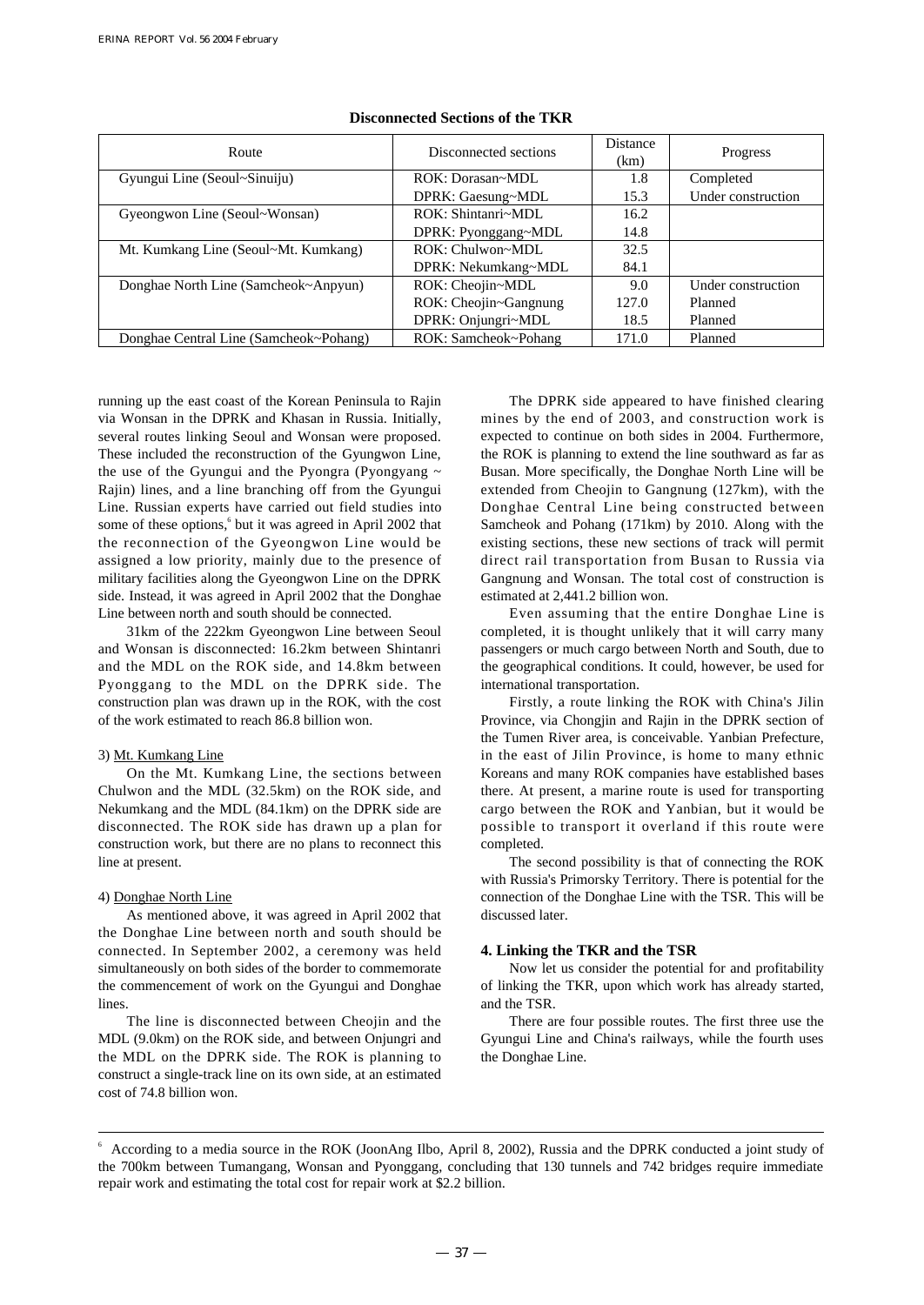| Name                 | Route                                    | <b>Distance</b><br>(km)   | Transshipment point  |
|----------------------|------------------------------------------|---------------------------|----------------------|
| Manzhouli/Zabaikalsk | Sinuiju ~ Dandong ~ Shenyang ~ Harbin ~  | 8,437(Dandong~ Moscow)    | Manzhouli/Zabaikalsk |
|                      | Manzhouli ~ Zabaikalsk ~ Chita ~ TSR     |                           |                      |
| Mongolia             | Sinuiju ~ Dandong ~ Shenyang ~ Beijing ~ | 9,007(Dandong~ Moscow)    | Erenhot/ Zamyn-Uud   |
|                      | Erenhot ~ Zamyn-Uud ~ Ulaanbaatar ~      |                           |                      |
|                      | Naushki ~ Ulan-Ude ~ TSR                 |                           |                      |
| <b>TCR</b>           | Sinuiju ~ Dandong ~ Shenyang ~ Beijing ~ | $9,735$ (Dandong~ Moscow) | Alashankou/ Druzhba  |
|                      | Zhenzhou ~ Alashankou ~ Druzhba ~        |                           |                      |
|                      | Kazakhstan ~ Russia ~ TSR                |                           |                      |
| Tumangang/Khasan     | Wonsan ~ Rajin ~ Tumangang ~ Khasan ~    | 9,437(Khasan~ Moscow)     | Tumangang/Khasan     |
|                      | Ussuriysk ~ $TSR$                        |                           |                      |

## **Possible Routes Linking the TKR and the TSR**

## 1) Manzhouli/ Zabaikalsk route

This route acts as an extension to the Gyungui Line, connecting the Korean Peninsula and the TSR via Northeast China. Starting from Sinuiju, the northern end of Gyungui Line, and passing through Dandong, Shenyang, Harbin and Manzhouli, before crossing the border to Russia, the route meets the TSR at Chita. The distance is 8,437km from Dandong to Moscow or 9,382km from Busan to Moscow. This route is the shortest of the four options, but has the following drawbacks:

- i) Transshipment is required at the Manzhouli / Zabaikalsk border crossing due to the gauge difference between China and Russia. The existing transshipment station can be used, but the border station is often crowded and it takes more than 2 days to cross the border.
- ii) The route uses the Chinese railway for about 1,800km. Some sections are crowded, such as Shenyang ~ Harbin, and it will be necessary to obtain the cooperation of Chinese Railways before container block trains can be run.
- iii) The route crosses two national borders DPRK/China and China/Russia - as well as the frontier between the two Koreas.

## 2) Mongolia route

This route runs through China and Mongolia, from Sinuiju to Ulan-Ude, passing through Dandong, Shenyang, Beijing, Erenhot, Zamyn-Uud, Ulaanbaatar and Naushki. The total distance is 9,007km between Dandong and Moscow, or 9,952km between Busan and Moscow. This route is about 500km longer than the Manzhouli / Zabaikalsk route, and the following factors should be taken into consideration:

- i) Transshipment is required at the Erenhot / Zamyn-Uud border crossing, due to the gauge difference between China and Mongolia. There is a modern transshipment station at the border, which is used for the container block trains that run between Tianjin and Ulaanbaatar.
- ii) This route passes through one of the most crowded sections of the Chinese railway, between Beijing and Shenyang. It will be necessary to obtain the cooperation of Chinese Railways before container block trains can be run.
- iii) Mongolia has only single-track railway lines.
- iv) The route crosses three national borders, as well the

frontier between the two Koreas.

#### 3) TCR route

This route runs from Sinuiju to the TSR via Dandong, Shenyang, Beijing, Zhenzhou, Alashankou, Druzhba, and either Lokot or Petropavlovsk. The estimated total distance is 9,735km between Dandong and Moscow, or 10,680km from Busan to Moscow. The total distance will depend on the specific routes taken in Kazakhstan and China. This route is the longest of the three that use the Gyungui Line and has many drawbacks:

- i) Transshipment is required between Alashankou and Druzhba due to the gauge difference between China and Kazakhstan. This border crossing is notorious for time-consuming CIQ procedures.
- ii) The route uses the Chinese railway for about 6,000km, so it will be necessary to obtain the cooperation of Chinese Railways before container block trains can be run. There is concern that railway tariffs may rise due to the long distance involved.
- iii) The route crosses three national borders, raising concerns about efficiency in border-crossing procedures.

#### 4) Tumangang/ Khasan route

This route connects the east coast of the Korean Peninsula with the Russian Far East via Rajin, Tumangang, Khasan and Ussuriysk by rail, without once requiring cargo to be loaded onto a ship. The total distance is 9,437km from Khasan to Moscow, or 10,737km from Busan to Moscow. Although the total length is longer than the three routes that use the Gyungui Line, the route may have the edge on them, in that it does not transit China or Mongolia. In fact, Russian Railways have great expectations for this route because, if cargo could be sent from the ROK by rail via the DPRK, marine transport fees would not be required and it would be possible to make it more price competitive than the current route, which combines marine and TSR elements. However, many problems are likely to be encountered in developing this route:

- i) Transshipment is required at Tumangang / Khasan border due to the gauge difference between the DPRK and Russia and a transshipment station would have to be constructed for this purpose.
- ii) The DPRK's domestic railways, especially the Pyongra Line, which passes along the east coast, are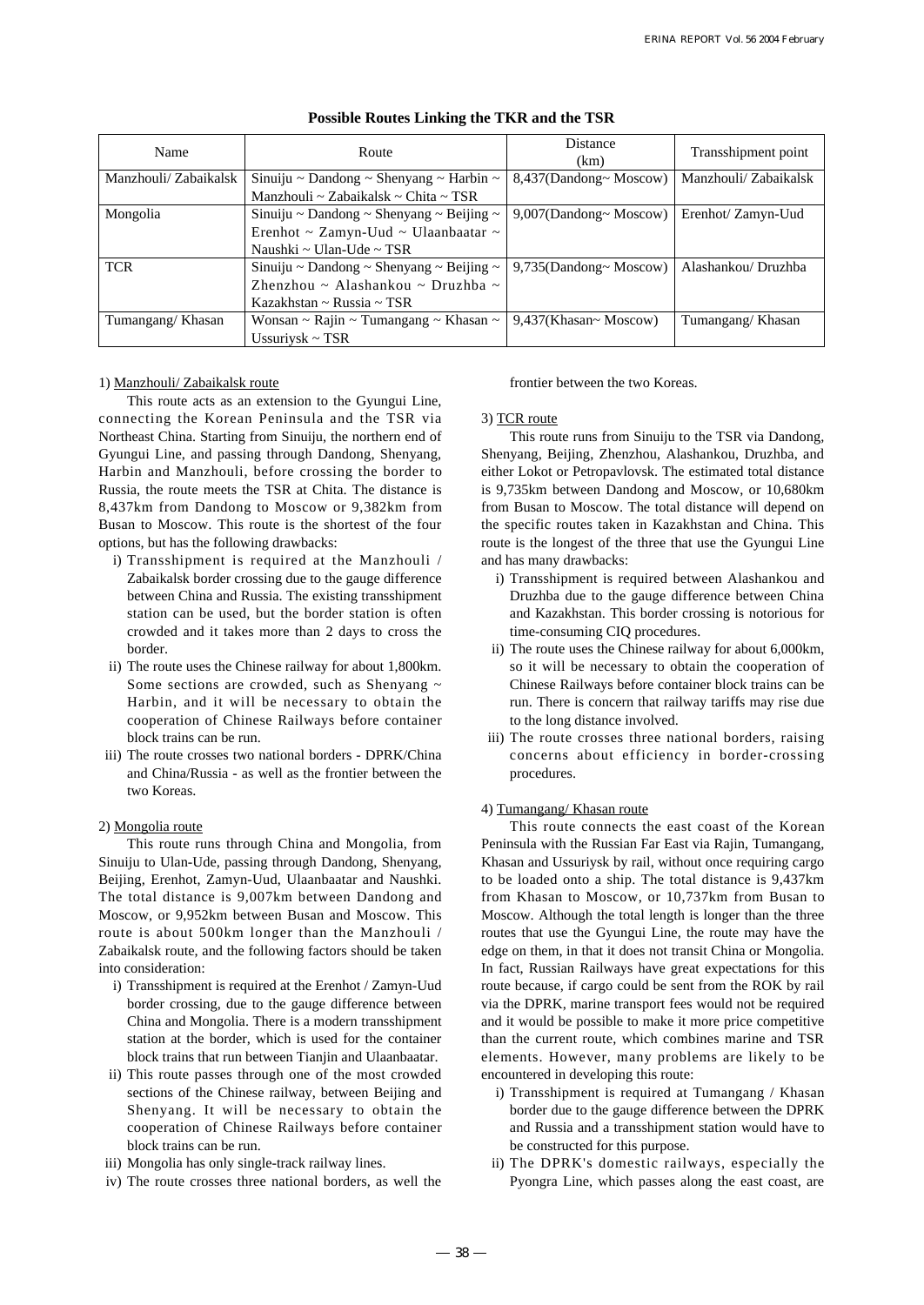extremely dilapidated single-track lines, so a vast amount of investment would be required before block trains could run on them. The Pyongra Line contains many tunnels, bridges and steep curves.

- iii) About 800km of this route runs through the DPRK, so cargo from the ROK would have to pay transit fees to the relevant authority in the DPRK. In addition, the trains would have to travel some 500km within the ROK from Busan, thereby pushing up rail transport costs.
- iv) It would be necessary to construct new railway facilities on the ROK side, as mentioned before.
- v) Reconnection work on the Donghae North and Central lines has already been delayed, reflecting their lower priority compared with the Gyungui Line. Consequently, it is difficult to predict when the Donghae Line will be reconnected.

#### **5. Obstacles to Continental Linkage**

Let us now look at common problems affecting the possible routes.

1) Railway conditions and power shortages in the DPRK

One potential obstacle to all four routes is the fact that North Korea's railways are beset by technical problems that could prevent container block trains being run.

The DPRK's railway system lags far behind that of the ROK in terms of double-track rails and automatic signaling systems, although a greater proportion of the railways in the DPRK is electrified than in its southern neighbor. The DPRK uses an electric traction system (DC3kv), while the ROK combines a different type of electric system (AC25kv) with diesel locomotives, so some means of switching between these two systems will be required when connecting the railways of the two countries.

Furthermore, the DPRK's domestic rail network consists of extremely dilapidated single-track lines, so a vast amount of investment would be required before block trains could run on them. The question is, who will provide the financial assistance that the DPRK requires in order to upgrade its railways?

Furthermore, although the railway is electrified, the DPRK's trains often come to a standstill due to power shortages. This fundamental stumbling block must be solved before block trains can run through the DPRK.

#### 2) Different gauges

Two different types of gauge are used for railways in the region, making transshipment necessary wherever these two types meet. Formerly Soviet countries (Russia, Central Asian states, etc.), Mongolia and Finland use broad gauge (1,520mm) rails, while China, the Korean Peninsula and Europe (other than Finland) use standard gauge (1,435mm). Therefore, transshipment occurs at the borders between China and Russia, China and Kazakhstan, and the DPRK and Russia. Transshipment is time-consuming as well as costly in most cases.

#### 3) Border crossing

With regard to the soft aspects of border crossing as well, there are many borders that are inefficient in terms of procedures (Customs, Immigration and Quarantine) and the time required to complete them. In particular, in Russia and Kazakhstan, there are problems with the efficiency of border-crossing and customs inspection procedures.

Generally speaking, the greater the number of discontinuous points, the lower the efficiency of multimodal transportation.

#### 4) Cooperation with neighboring countries

International cooperation is necessary in linking the railways of adjacent countries. China's cooperation is particularly important in the three possible routes using the Gyungui Line, since busy sections of its railways would need to be used. Furthermore, collaboration with Mongolia is necessary in the Mongolia route, while Kazakhstan's cooperation is key in the TCR route.

### 5) Economic competitiveness

The success of these four overland routes connecting the TKR and TSR will depend on whether the new routes would be economically competitive with such existing routes as All Water or the combined marine and TSR route.

Some people assume that, if cargo could be sent from the ROK by rail without once loading it onto a ship, marine transport fees would not be required and the route could be made more price competitive than the current combined marine and TSR transport system. However, the overland routes have to cover long distances. In particular, the TCR route will run along Chinese Railway's track for 6,000km. What kind of fee will have to be paid to China Railway? Similarly, the railway authorities of Kazakhstan, Mongolia and the DPRK could charge fees for the transit of block trains. The higher these fees, the less competitive the route will be.

Another question is how much would Russian Railways charge for using the shorter section of the TSR in the cases of the three routes that use the Gyungui Line? Unless their charges are much lower than the current transit fee applied from Vostochny, the three routes will not be competitive.

In order to obtain a realistic idea of through rates, a

**Comparison of the Railway Systems of the ROK and the DPRK (2002)**

|                           | <b>ROK</b>                  | <b>DPRK</b>      |
|---------------------------|-----------------------------|------------------|
| Total length of track     | 3.129                       | 5.214            |
| % Double-track            | 32.1                        |                  |
| % Electrified             | 21.4                        | 79               |
| % Automatic signal system | 27.4                        |                  |
| Traction method           | Electric (AC25kv) or Diesel | Electric (DC3kv) |

Source: Korea Railroad Research Institute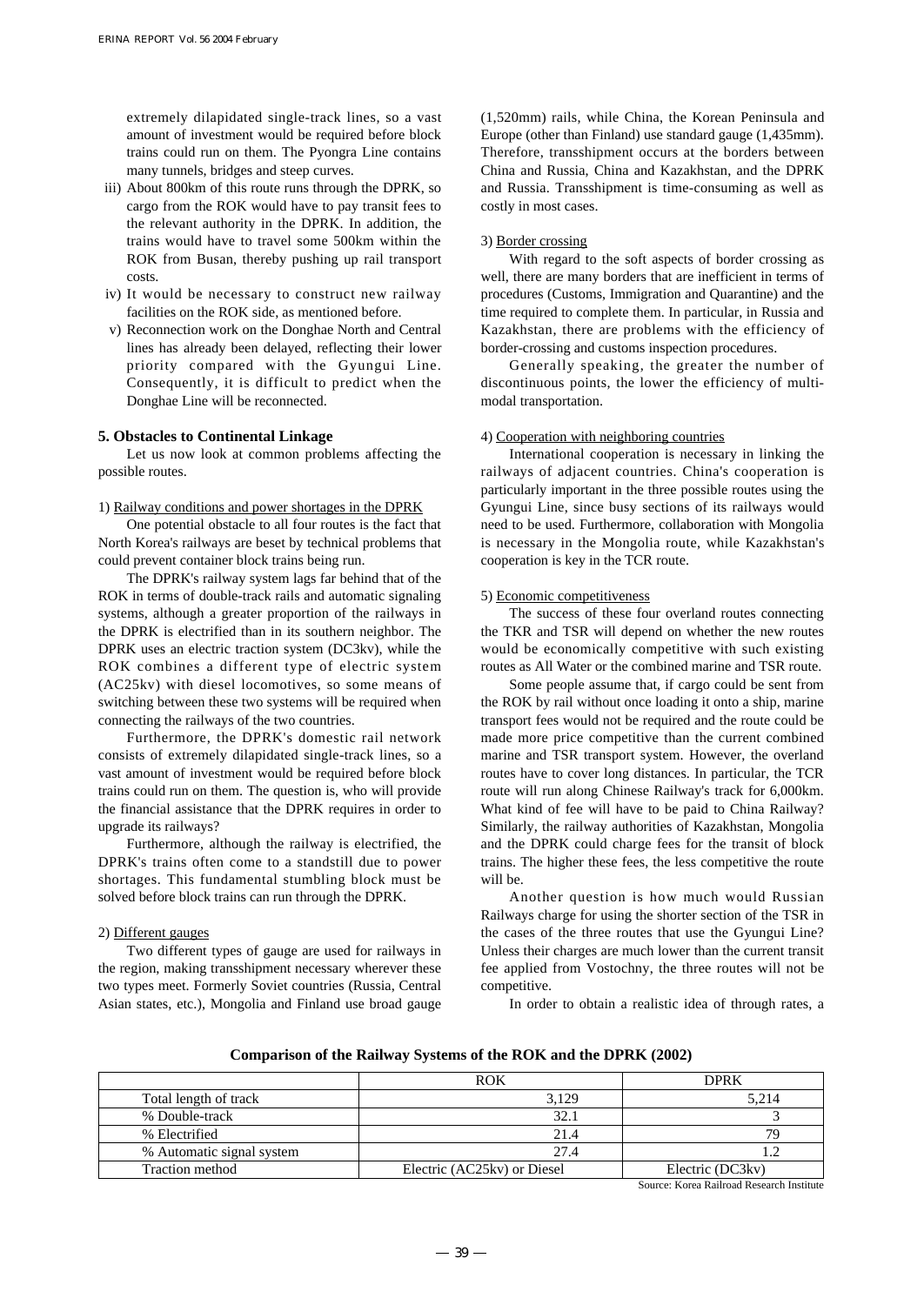consultative team incorporating representatives of each railway authority should be established.

#### 6) Opposition from the maritime industry

In the combined marine and TSR route used at present, maritime industries such as shipping companies and ports have important roles, both in the ROK and the Russian Far East. In other words, the existing route generates many jobs as well as high profits in East Asia, including the Russian Far East. Were the marine section of inter-modal transportation to be replaced by rail transport, profits in the maritime industry would be slashed, resulting in massive job losses. Vostochny Port, for instance, might lose its major container business. It is highly likely that these industries, as well as the governments of the areas in which they are based, including Primorsky Territory, will take political action to defend their livelihoods. It is unlikely that Moscow will be able ignore the anguished appeals of even the more far-flung regions of the country.

## **6. Conclusions**

1) The proposed overland routes connecting the TKR and the TSR pose many problems. It is necessary to conduct thorough studies of the technical and economic difficulties. The highest priority has to be assigned to a survey of the condition of railway infrastructure in the DPRK; this should be conducted by a multilateral team of experts.

- 2) International cooperation with China, Mongolia and Kazakhstan is necessary in order to make plans for the overland routes that function as an extension of the Gyungui Line.
- 3) An improvement in the political and economic environment of the DPRK is a prerequisite for connecting the TKR and the TSR, especially via the east coast route. This will be the key to obtaining international financial support for improving railway infrastructure in the DPRK.
- 4) Russia and the ROK cannot ignore the impact that improved cross-border rail links would have on maritime industries.

## **References**

Yong Sang Lee "The Current State of the ROK's Railways and Ways of Connecting Railways Between South and North Korea" (Japanese with an English summary), ERINA REPORT Vol. 54, October 2003

Hisako Tsuji "Growing International Use of the Trans-Siberian Railway: Japan is Being Left Out of the Loop", ERINA REPORT Vol. 52, June 2003

Hisako Tsuji "Japan and the ROK's Involvement in International Container Transportation Using the Trans-Siberian Railway", ERINA REPORT Vol. 46, June 2002



# The Trans-Siberian Land Bridge Network

Economic Research Institute for Northeast Asia, Nigata, Japan, 2004.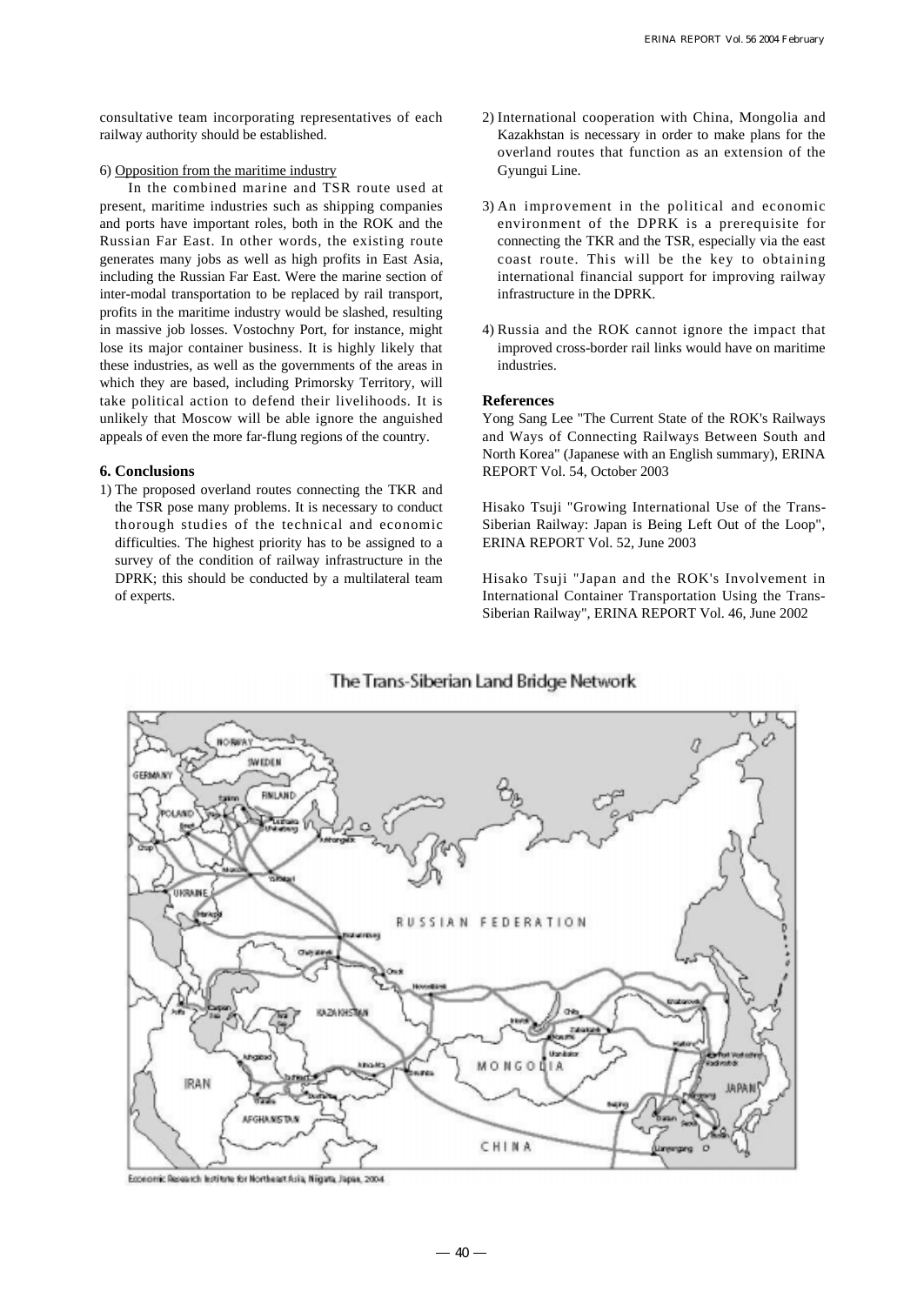

**ERINA** 

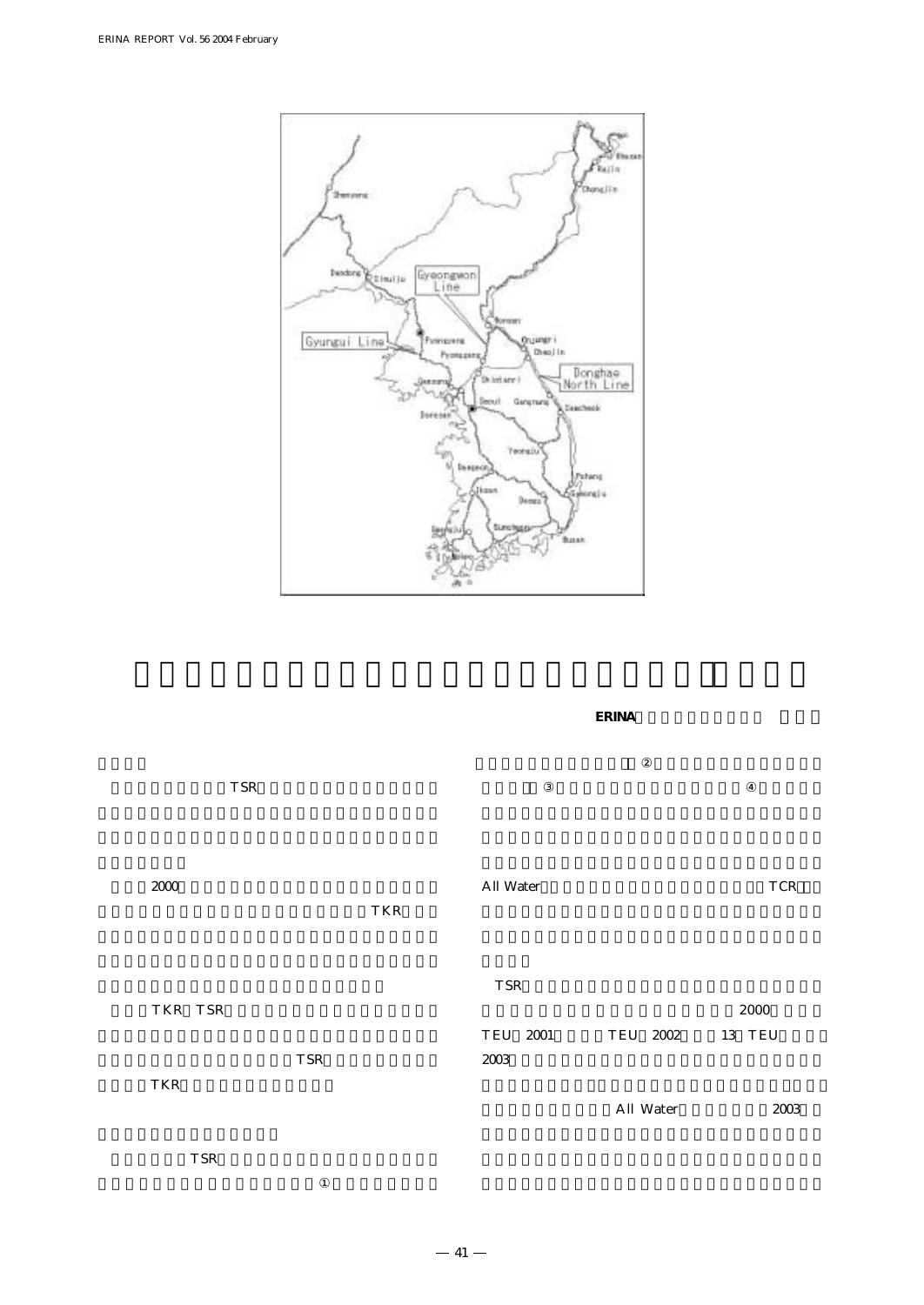